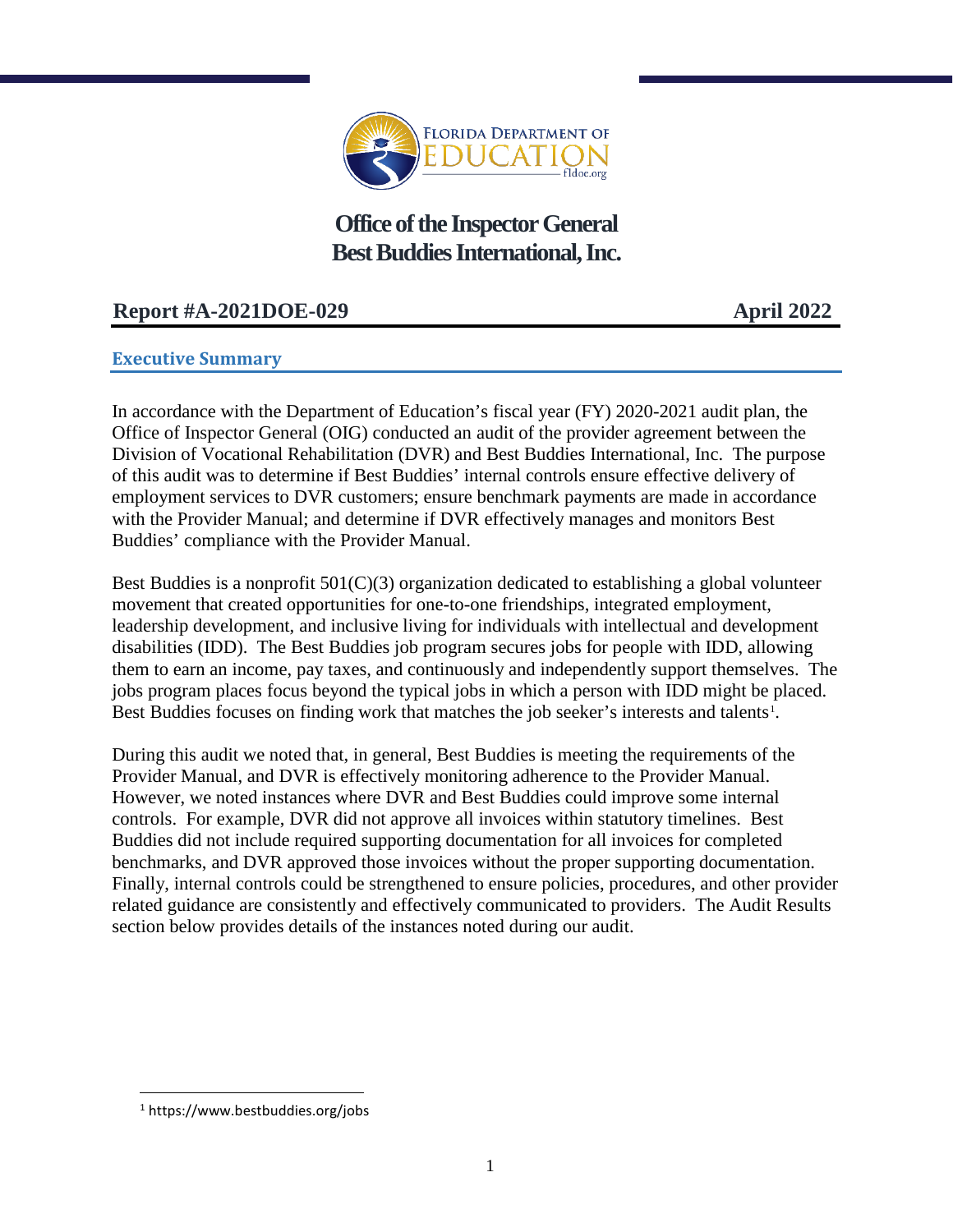## **Scope, Objectives, and Methodology**

The scope of the engagement included employment services provided through Best Buddies' Provider Manual agreement during the period of July 1, 2020, through June 30, 2021. The objectives of this engagement were to:

- 1. Determine if Best Buddies' internal controls ensure effective delivery of employment services to DVR customers;
- 2. Ensure benchmark payments are made in accordance with the Provider Manual; and
- 3. Determine if DVR effectively manages and monitors Best Buddies' compliance with the Provider Manual.

In order to achieve these objectives, we reviewed applicable laws, rules, and regulations; reviewed the Provider Manual agreement and related documents; reviewed applicable departmental policies and procedures; interviewed appropriate department and Best Buddies personnel; reviewed a sample of invoices and supporting documentation; reviewed customer records; and evaluated management controls.

## **Background**

The Division of Vocational Rehabilitation (DVR) is a federal-state program committed to helping people who have physical or mental disabilities find and maintain meaningful employment and enhance their independence. DVR accomplishes this by providing employment support and job placement assistance to eligible individuals with disabilities. DVR utilizes vendors for people with disabilities who require specific services or equipment to help them prepare for, gain, and retain employment.

DVR and Best Buddies entered into an agreement on June 22, 2017, to provide employment services to eligible DVR customers in accordance with the DVR Employment Services Provider Manual. The manual defines employment services as "services provided to VR Customers designed to help the Customer secure and maintain integrated, competitive employment. DVR pays Best Buddies a fixed service rate for accomplishing corresponding benchmarks, as defined in the Provider Manual. During the scope of our audit, we noted that DVR changed the benchmark service rates in October 2020. In February 2021, DVR changed benchmark service rates again, adding a Programmatic Operations Resource Guide (PORG) with the launch of their new billing system, Provider Electronic Referral Management (PERM). A new Provider Manual was published in August 2021.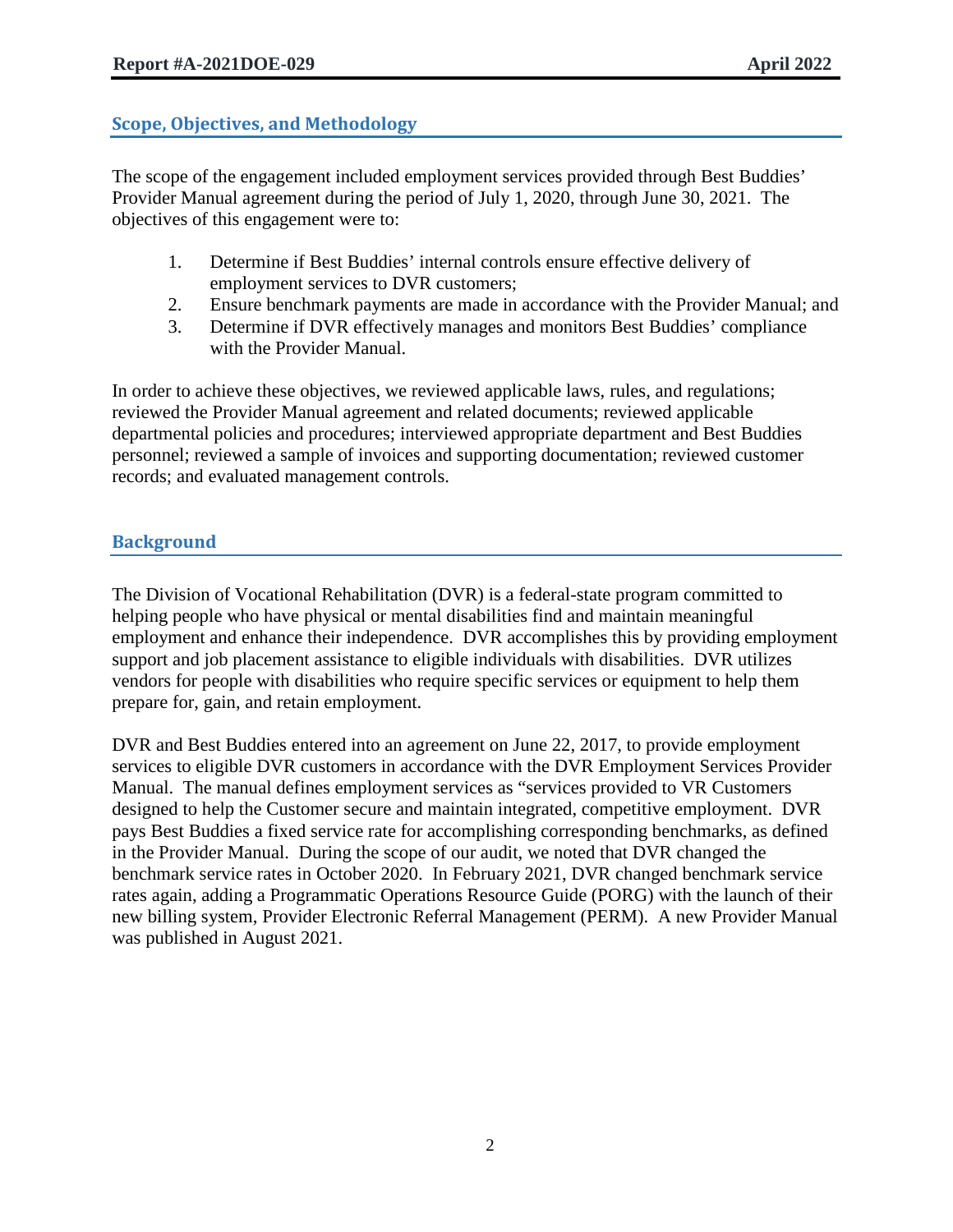## **Audit Results**

Finding 1: DVR did not inspect and approve all invoices within statutory timelines. Best Buddies did not include required supporting documentation for all invoices for completed benchmarks, and DVR approved those invoices without proper supporting documentation.

Per Florida Statute 215.422 (1), "Approval and inspection of goods or services shall take no longer than 5 working days unless the bid specifications, purchase order, or contract specifies otherwise." We reviewed all invoice data during our audit scope to determine if invoices were inspected and approved in accordance with Florida Statute 215.422 (1). Best Buddies received payment for 244 out of 245 submitted invoices for benchmarks achieved. There was one invoice that was rejected. The Rehabilitation Electronic Billing Application (REBA) system was discontinued on February 1, 2021. The new billing management software used by DVR is the Provider Electronic Referral Management (PERM) system, replacing REBA on February 1, 2021.

In total, we determined that 29 of 244 submitted invoices (12%) were inspected and approved *after* 5 working days of receipt, ranging from 6 to 49 working days. We additionally confirmed that DVR paid each benchmark only once per referral. Per DVR staff, the transition of computer database systems from REBA to PERM and the lack of training resources contributed to delays in the review and approval of invoices to Best Buddies. Untimely review and approval of invoices can cause delayed payments to Best Buddies, which could ultimately lead to delays in services to customers.

The 2017 Provider Manual states "The Provider must submit a properly completed invoice through REBA, including all supporting documentation and information required on the invoice template, no later than fifteen (15) days after the NOA is approved by the VR Counselor… VR may reject an invoice and /or request repayment for any service determined to be out of compliance." We confirmed that 158 total students were referred to Best Buddies during our scope. We randomly selected a sample of 39 customers and noted that some had multiple benchmark referrals. In total, we reviewed 42 referrals for our random sample.

We identified 15 customers where Best Buddies did not include all supporting documentation that DVR requires to approve an invoice for a completed benchmark service. We determined that Best Buddies did not include required supporting documentation for 25 invoices for completed benchmarks that DVR ultimately approved.

Approving invoices for benchmark payments without ensuring all supporting documentation is present hinders DVR's ability to ensure customers receive appropriate and agreed-upon services. Furthermore, the lack of supporting documentation can prohibit DVR staff from verifying if Best Buddies Employment Specialists properly assisted DVR Customers in achieving benchmarks and, ultimately, gaining successful employment.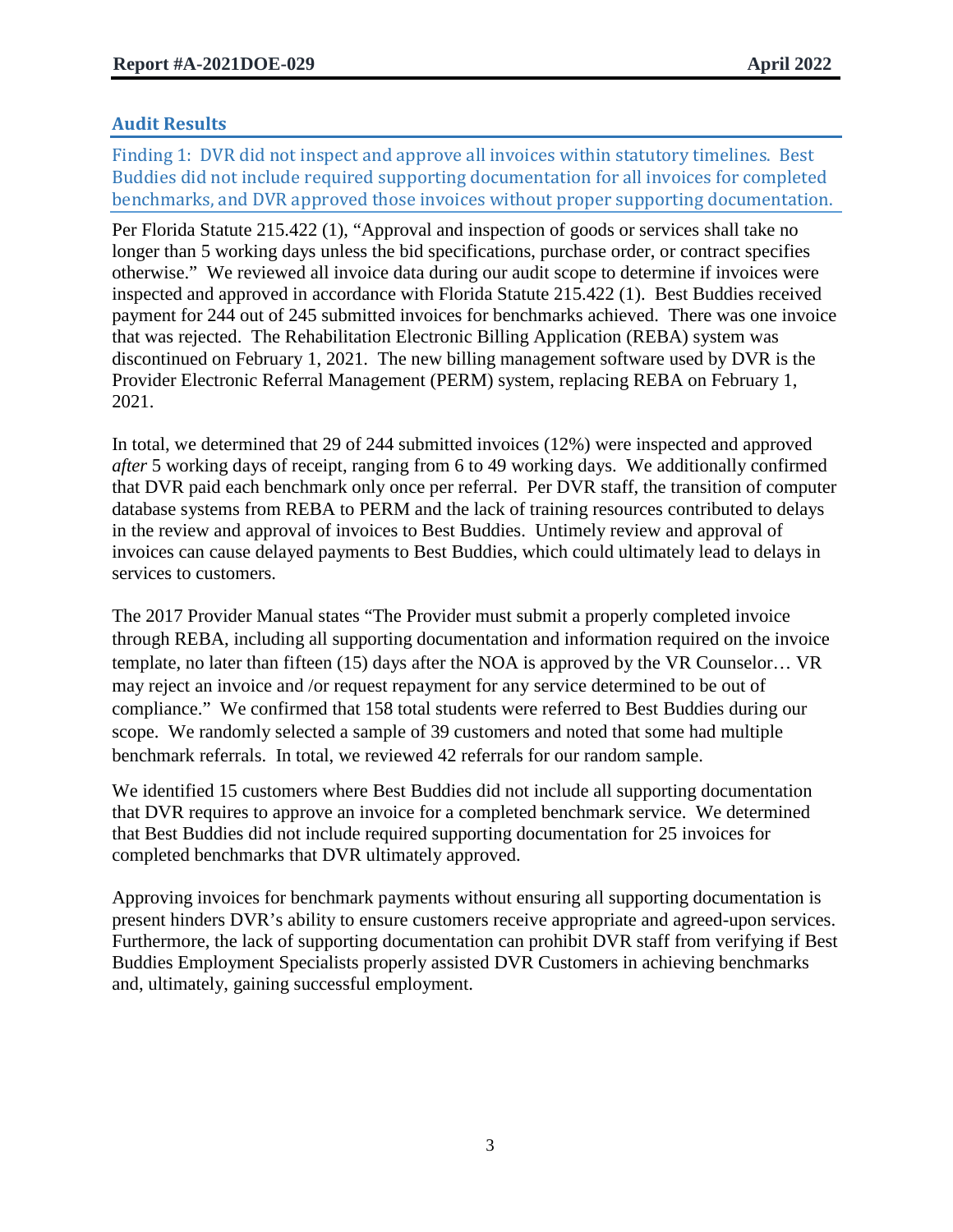## *Recommendation*

We recommend DVR streamline its invoice gathering, inspection, and approval procedures to ensure timely supervisory approval of invoices for payment. We further recommend that DVR reject invoices submitted for benchmark payment if all required supporting documentation is not included in the invoice submission. We also recommend Best Buddies enhance its internal procedures to ensure all required supporting documentation is maintained and provided to DVR with the submitted invoices.

## *DVR Management Response*

Concur. DVR concurs that all invoices were not approved within statutory timelines. DVR agrees that procedures need to be strengthened. DVR will streamline its invoice gathering, inspection, and approval procedures to ensure timely supervisory approval of invoices for payment.

## *Best Buddies Management Response*

Concur. Best Buddies staff will ensure that all required supporting documentation is properly maintained and provided prior to submission of an invoice to DVR. The Jobs Supervisor has put measures in place to ensure all documents are provided with the Notice of Approval (NOA) prior to submission of invoices.

#### Finding 2: Internal controls could be strengthened to ensure policies, procedures, and other provider related guidance are consistently and effectively communicated to providers.

Effective internal controls are intended to ensure that all programmatic activities are properly authorized, tested, and approved in accordance with laws, regulations, and program compliance requirements. Per the 2017 Provider Manual, "The purpose of this manual is to provide uniform guidelines to ensure VR customers receive quality employment services. VR developed this manual with input from our Provider partners. It will be periodically reviewed and updated, as necessary, in order to better serve our customers." DVR discontinued the Rehabilitation Electronic Billing Application (REBA) system on February 1, 2021, and replaced it with a new billing management software called the Provider Electronic Referral Management (PERM) system, effective February 1, 2021.

DVR increased the rates of the existing benchmark services in October 2020. Per an October 2020 Trending Tuesday newsletter email notification regarding the increased service rates, "The following increased rates went into effect October 1, 2020. All service benchmarks achieved on October 1, 2020 or after will be paid at the increased rate amount." On February 1, 2021, new benchmarks and service rates went into effect as the new system PERM was launched. Per the February 2021 Trending Tuesday newsletter email regarding the clarification of dates, "Any referral received on or after February 1, 2021, will include the new benchmarks and require use of the new template forms. Any referrals received and accepted prior to February 1, 2021, will use the old benchmarks and the old template forms. That means you will be using two separate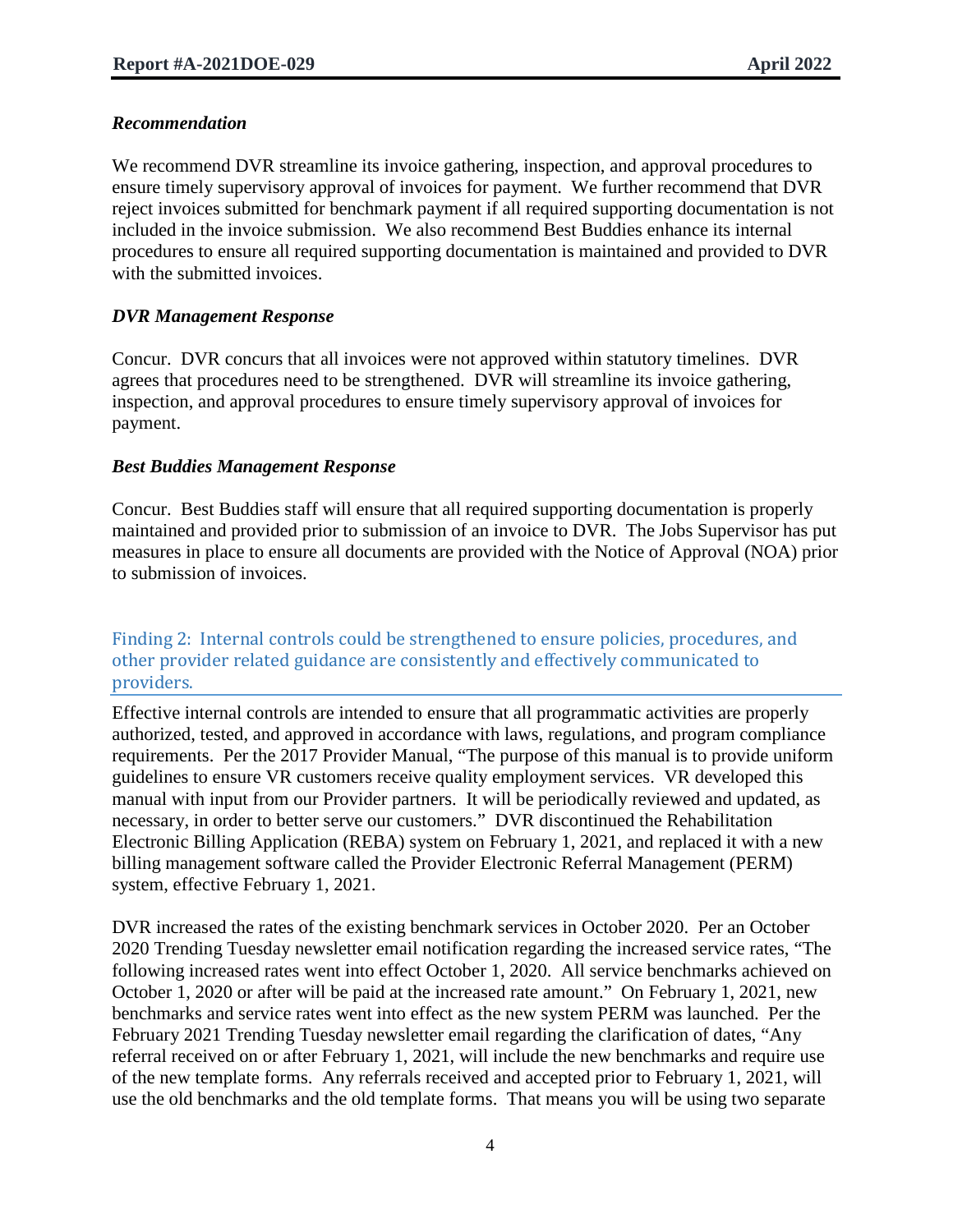sets of template forms until you close out all of your active referrals that predate the February 1st launch of PERM." DVR stated that "The launch of PERM on February 1, 2021, also launched a new set of benchmarks and requirements. Those benchmarks and requirements can be found in the attached PORGs. The documents can be found on our website at:

[http://rehabworks.org/contracts.shtml.](http://rehabworks.org/contracts.shtml) Providers are instructed to refer to these documents. The Manual is being updated to include these changes."

We noted during our review that the Trending Tuesday newsletters that were sent via email, are not published nor archived on the external DVR website. The exchange of information in proper formats enable all staff to carry out their responsibilities. Accurate benchmark and payment rate information should be accessible to all who need it. In addition, DVR should have required Best Buddies to sign a Provider Acknowledgment Form attesting to each criterion change.

The transition of computer database systems from REBA to PERM, inconsistent communication and guidance to providers, and a lack of adequate training for providers could contribute to potential benchmark payment discrepancies. Internal controls could be strengthened to ensure that policies, procedures, and information systems are appropriately and consistently updated. Inadequate policy documentation and communication may limit DVR providers' ability to consistently comply with current guidelines.

## *Recommendation*

We recommend DVR streamline its notification process to ensure up-to-date policies, procedures, and other provider related guidance are consistently and effectively communicated to providers and remain available on the DVR web site for future reference.

#### *DVR Management Response*

Concur. DVR concurs that internal controls can be strengthened to ensure that payments for completed benchmark align with established payment rates. In addition, DVR's Employment Services Manual is being incorporated into the Vendor Qualifications Manual. Providers will be instructed to refer to the Vendor Qualifications Manual and the Programmatic Operations Resource Guide (PORG) documents. Providers will be required to sign a Provider Acknowledgement Form attesting they will abide by the Vendor Qualifications Manual.